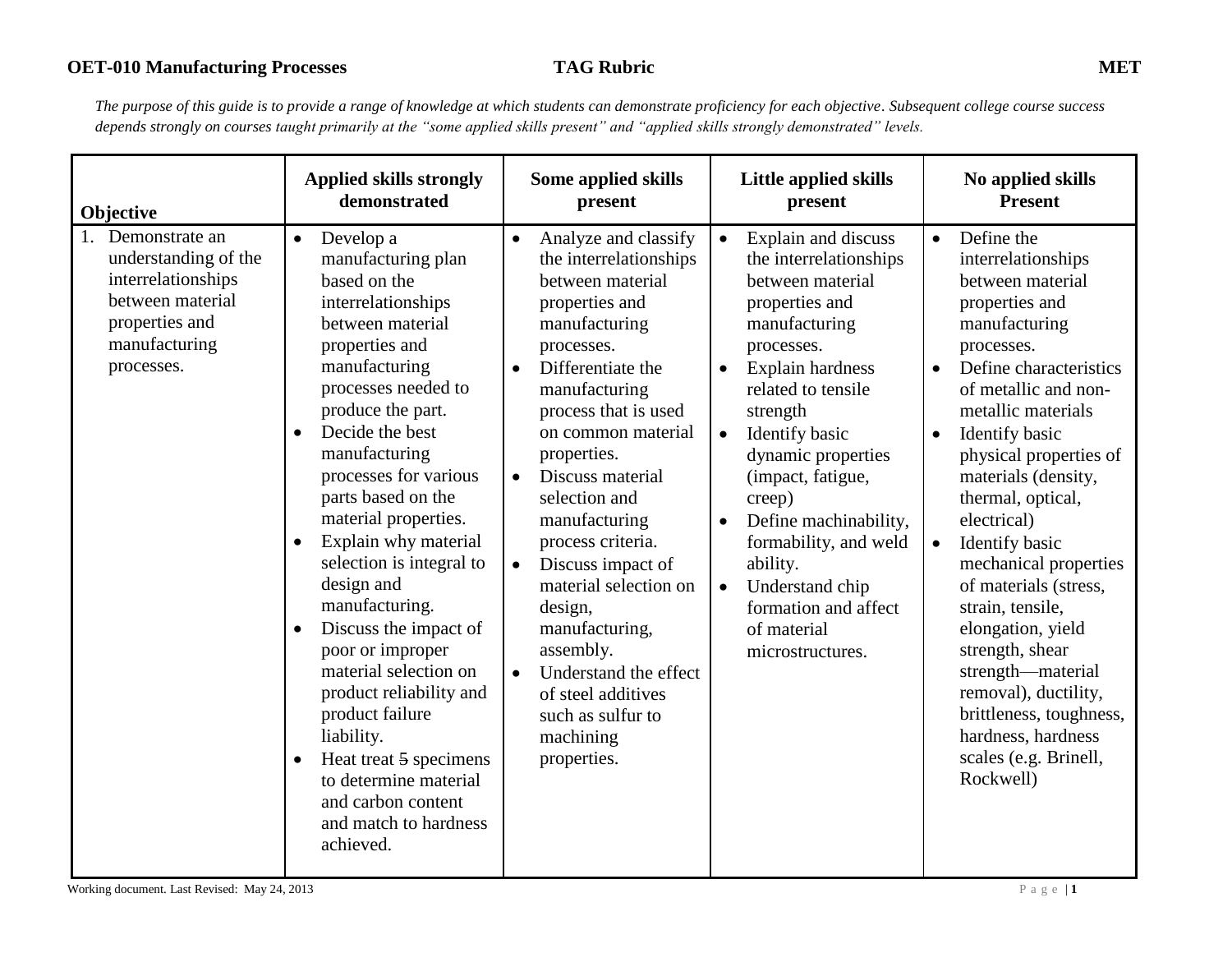*The purpose of this guide is to provide a range of knowledge at which students can demonstrate proficiency for each objective. Subsequent college course success depends strongly on courses taught primarily at the "some applied skills present" and "applied skills strongly demonstrated" levels.* 

| Objective                                                                                                                              | <b>Applied skills strongly</b>                                                                                                                                                                                                                                                                                                                                                                                                                                                                | Some applied skills                                                                                                                                                                                                                                                                                                                                                                                                                                                                                                                                                           | <b>Little applied skills</b>                                                                                                                                                                                                                                                                                                                                                                                            | No applied skills                                                                                                                                                                                                                                                                                                                                                                                                                                                                                                                                                                     |
|----------------------------------------------------------------------------------------------------------------------------------------|-----------------------------------------------------------------------------------------------------------------------------------------------------------------------------------------------------------------------------------------------------------------------------------------------------------------------------------------------------------------------------------------------------------------------------------------------------------------------------------------------|-------------------------------------------------------------------------------------------------------------------------------------------------------------------------------------------------------------------------------------------------------------------------------------------------------------------------------------------------------------------------------------------------------------------------------------------------------------------------------------------------------------------------------------------------------------------------------|-------------------------------------------------------------------------------------------------------------------------------------------------------------------------------------------------------------------------------------------------------------------------------------------------------------------------------------------------------------------------------------------------------------------------|---------------------------------------------------------------------------------------------------------------------------------------------------------------------------------------------------------------------------------------------------------------------------------------------------------------------------------------------------------------------------------------------------------------------------------------------------------------------------------------------------------------------------------------------------------------------------------------|
|                                                                                                                                        | demonstrated                                                                                                                                                                                                                                                                                                                                                                                                                                                                                  | present                                                                                                                                                                                                                                                                                                                                                                                                                                                                                                                                                                       | present                                                                                                                                                                                                                                                                                                                                                                                                                 | <b>Present</b>                                                                                                                                                                                                                                                                                                                                                                                                                                                                                                                                                                        |
| Distinguish between<br>different<br>manufacturing<br>processes such as<br>forgings, extrusions,<br>castings, forming and<br>finishing. | Construct and propose<br>$\bullet$<br>a plan to use the<br>different<br>manufacturing<br>processes such as<br>forgings, extrusions,<br>castings, forming and<br>finishing, completing<br>parts in the most<br>efficient manner.<br>Given a product,<br>identify how that<br>product is likely made,<br>and validate or correct<br>the answer using<br>research.<br>Make patterns for sand<br>casting and pour an<br>aluminum part.<br>Understand gating and<br>venting needs in a<br>casting. | Analyze and classify<br>the between the<br>different<br>manufacturing<br>processes such as<br>forgings, extrusions,<br>castings, forming and<br>finishing.<br>Construct a process<br>$\bullet$<br>for making many<br>different parts using<br>the various<br>manufacturing<br>processes.<br>Plan a manufacturing<br>$\bullet$<br>process to make<br>certain products.<br>Know when a<br>$\bullet$<br>forging is best and<br>the benefits of<br>forging properties.<br>Understand when<br>$\bullet$<br>grinding and<br>polishing are<br>necessary and the<br>material removal. | Explain and discuss<br>$\bullet$<br>the differences<br>between different<br>manufacturing<br>processes such as<br>forgings, extrusions,<br>castings, forming and<br>finishing.<br>Identify, describe,<br>$\bullet$<br>show examples of<br>products made using<br>electro-chemical and<br>electric discharge<br>processes<br>Explain how threads<br>are made. Identify<br>types of threads and<br>applications for each. | Define the different<br>$\bullet$<br>manufacturing<br>processes such as<br>forging, extrusion,<br>casting, forming and<br>finishing.<br>Identify, describe, and<br>give examples of<br>products made using<br>material removal<br>processes such as<br>turning, milling,<br>drilling, threading,<br>and sawing.<br>Identify, describe, and<br>give examples of<br>products made using<br>forming, extruding,<br>and casting<br>Identify, describe, and<br>give examples of<br>products made using<br>finishing processes<br>such as grinding,<br>sanding, coatings, and<br>annealing. |
| Distinguish between                                                                                                                    | Construct and propose                                                                                                                                                                                                                                                                                                                                                                                                                                                                         | Analyze and classify                                                                                                                                                                                                                                                                                                                                                                                                                                                                                                                                                          | Explain and discuss                                                                                                                                                                                                                                                                                                                                                                                                     | Define the different                                                                                                                                                                                                                                                                                                                                                                                                                                                                                                                                                                  |
| 3.                                                                                                                                     | $\bullet$                                                                                                                                                                                                                                                                                                                                                                                                                                                                                     | $\bullet$                                                                                                                                                                                                                                                                                                                                                                                                                                                                                                                                                                     | $\bullet$                                                                                                                                                                                                                                                                                                                                                                                                               | $\bullet$                                                                                                                                                                                                                                                                                                                                                                                                                                                                                                                                                                             |
| different fabrication                                                                                                                  | a plan to use the                                                                                                                                                                                                                                                                                                                                                                                                                                                                             | the different                                                                                                                                                                                                                                                                                                                                                                                                                                                                                                                                                                 | the differences                                                                                                                                                                                                                                                                                                                                                                                                         | fabrication processes                                                                                                                                                                                                                                                                                                                                                                                                                                                                                                                                                                 |
| processes such as                                                                                                                      | different fabrication                                                                                                                                                                                                                                                                                                                                                                                                                                                                         | fabrication processes                                                                                                                                                                                                                                                                                                                                                                                                                                                                                                                                                         | between different                                                                                                                                                                                                                                                                                                                                                                                                       | such as welding,                                                                                                                                                                                                                                                                                                                                                                                                                                                                                                                                                                      |
| welding, fasteners,                                                                                                                    | processes such as                                                                                                                                                                                                                                                                                                                                                                                                                                                                             | such as welding.                                                                                                                                                                                                                                                                                                                                                                                                                                                                                                                                                              | fabrication processes                                                                                                                                                                                                                                                                                                                                                                                                   | fasteners, and                                                                                                                                                                                                                                                                                                                                                                                                                                                                                                                                                                        |

Working document. Last Revised: May 24, 2013 P a g e | 2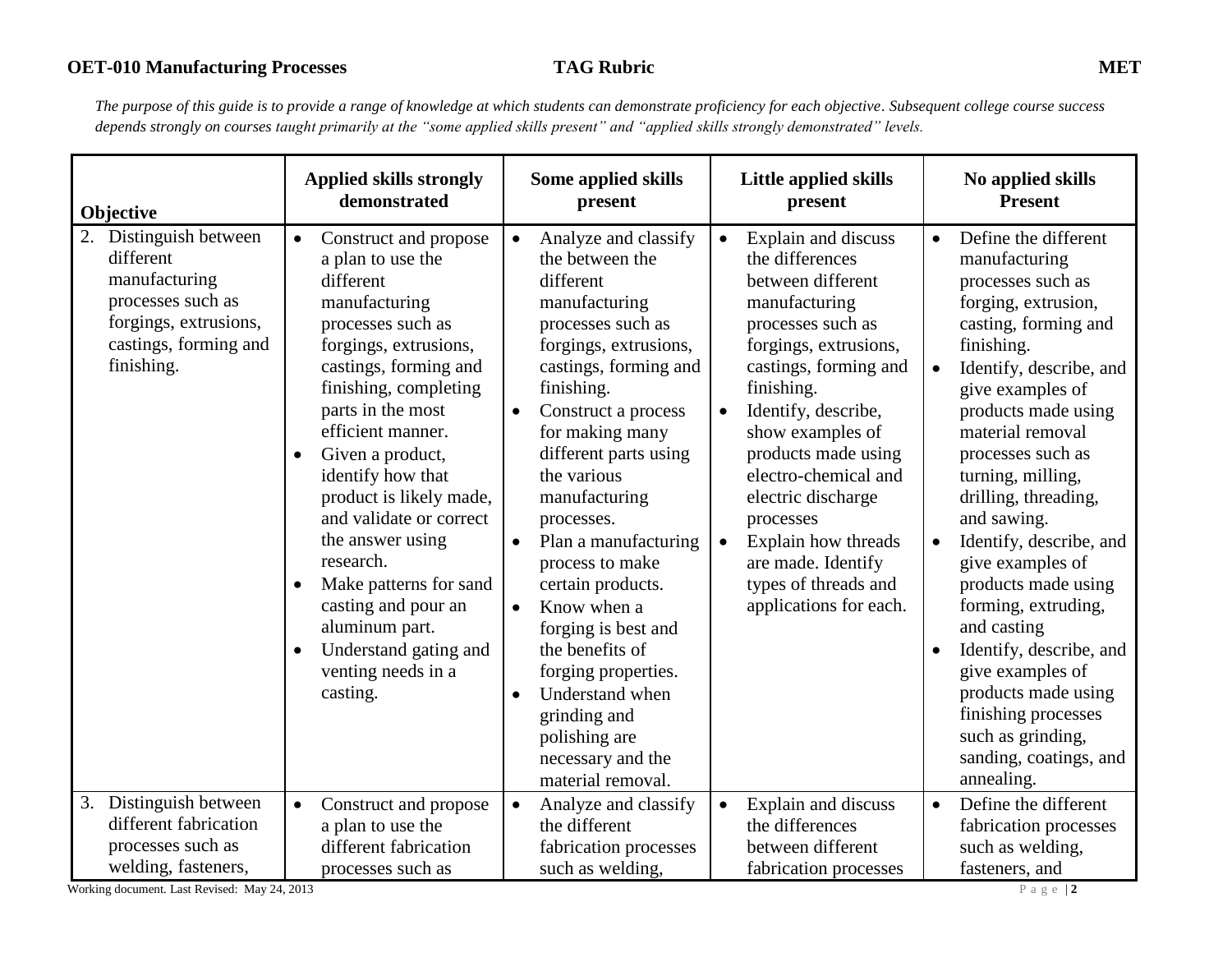*The purpose of this guide is to provide a range of knowledge at which students can demonstrate proficiency for each objective. Subsequent college course success depends strongly on courses taught primarily at the "some applied skills present" and "applied skills strongly demonstrated" levels.* 

| Objective                                                                                              | <b>Applied skills strongly</b><br>demonstrated                                                                                                                                                                                                                                                                                                                                                                                                                                                                                                                                            | <b>Some applied skills</b><br>present                                                                                                                                                                                                                                                                                                                                                                                                                                                     | Little applied skills<br>present                                                                                     | No applied skills<br><b>Present</b>                                                                                                                                                                                                                             |
|--------------------------------------------------------------------------------------------------------|-------------------------------------------------------------------------------------------------------------------------------------------------------------------------------------------------------------------------------------------------------------------------------------------------------------------------------------------------------------------------------------------------------------------------------------------------------------------------------------------------------------------------------------------------------------------------------------------|-------------------------------------------------------------------------------------------------------------------------------------------------------------------------------------------------------------------------------------------------------------------------------------------------------------------------------------------------------------------------------------------------------------------------------------------------------------------------------------------|----------------------------------------------------------------------------------------------------------------------|-----------------------------------------------------------------------------------------------------------------------------------------------------------------------------------------------------------------------------------------------------------------|
| and adhesives.                                                                                         | welding, fasteners, and<br>adhesives to produce<br>parts in the most<br>efficient manner.<br>Evaluate the strengths<br>$\bullet$<br>and weakness of each<br>of the fabrication<br>processes such as<br>welding, fasteners, and<br>adhesives when it<br>comes to the<br>production of parts.<br>Given a product,<br>$\bullet$<br>identify how that<br>product is likely<br>fabricated, and<br>validate or correct the<br>answer using research.<br>Fillet weld with<br>electric arc on steel<br>parts.<br>Tig and mig processes.<br><b>Understand weld</b><br>symbols and<br>applications. | fasteners, and<br>adhesives.<br>Distinguish the<br>different types of<br>Fusion welding,<br>Resistance welding,<br>and brazing.<br>Construct a process<br>$\bullet$<br>for making many<br>different parts using<br>the various<br>fabrication processes.<br>Plan a manufacturing<br>$\bullet$<br>fabrication process to<br>make certain<br>products.<br>Know what the UNC<br>$\bullet$<br>UNF bolt thread<br>classes are and<br>Metric.<br>Tap and Die to create<br>$\bullet$<br>threads. | such as welding,<br>fasteners, and<br>adhesives.                                                                     | adhesives.<br>Identify, describe,<br>$\bullet$<br>show examples of<br>types of fasteners.<br>Identify, describe,<br>$\bullet$<br>show examples of<br>type of adhesives<br>Identify, describe,<br>$\bullet$<br>show examples of<br>types of welding<br>processes |
| 4. Apply empirical data<br>to determine speeds<br>and feeds to optimize<br>production<br>efficiencies. | $\bullet$<br>Construct and propose<br>a plan to use the<br>different empirical<br>data to determine<br>speeds and feeds to                                                                                                                                                                                                                                                                                                                                                                                                                                                                | Produce the Speed<br>$\bullet$<br>and Feed data from<br>the charts based on<br>the material and<br>machining process                                                                                                                                                                                                                                                                                                                                                                      | Explain and discuss<br>$\bullet$<br>the empirical data to<br>determine speeds and<br>feeds to optimize<br>production | Describe speeds and<br>$\bullet$<br>feed to optimize<br>production<br>efficiencies.                                                                                                                                                                             |

Working document. Last Revised: May 24, 2013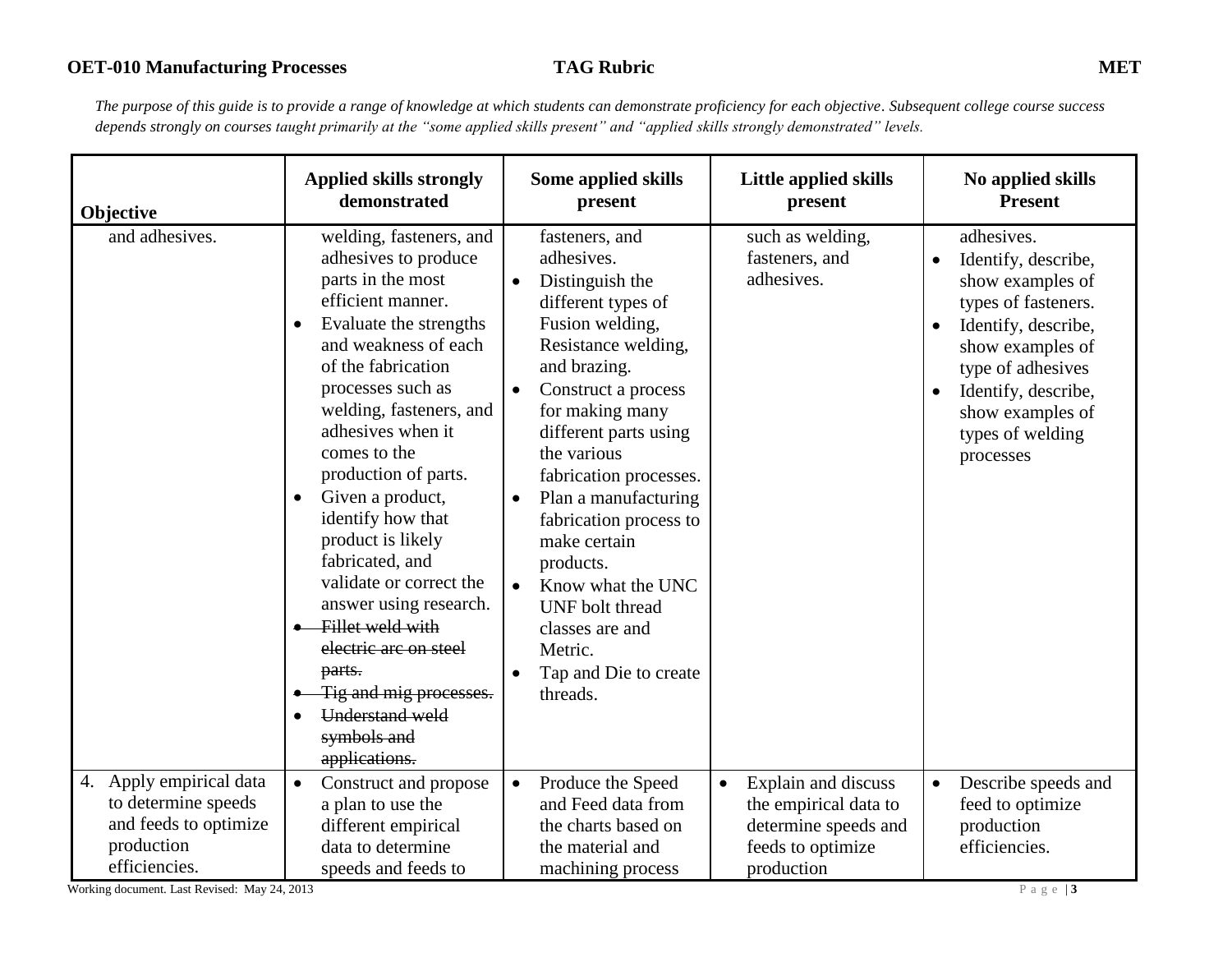*The purpose of this guide is to provide a range of knowledge at which students can demonstrate proficiency for each objective. Subsequent college course success depends strongly on courses taught primarily at the "some applied skills present" and "applied skills strongly demonstrated" levels.* 

| Objective | <b>Applied skills strongly</b>                                                                                                                                                                                                                                                                                                                                                                                                                                                                                                                                                                                                                 | Some applied skills                                                                                                                                                                                                                                                                                                                                                                                                                                                                                                                                                                                                                                                                                                     | Little applied skills                                                                                                                                                                                                                                                                                                                                                                                                                                                                                                                                                                                                                                                                                           | No applied skills                                                                                                                                                                                                                                                                                                                                                                                           |
|-----------|------------------------------------------------------------------------------------------------------------------------------------------------------------------------------------------------------------------------------------------------------------------------------------------------------------------------------------------------------------------------------------------------------------------------------------------------------------------------------------------------------------------------------------------------------------------------------------------------------------------------------------------------|-------------------------------------------------------------------------------------------------------------------------------------------------------------------------------------------------------------------------------------------------------------------------------------------------------------------------------------------------------------------------------------------------------------------------------------------------------------------------------------------------------------------------------------------------------------------------------------------------------------------------------------------------------------------------------------------------------------------------|-----------------------------------------------------------------------------------------------------------------------------------------------------------------------------------------------------------------------------------------------------------------------------------------------------------------------------------------------------------------------------------------------------------------------------------------------------------------------------------------------------------------------------------------------------------------------------------------------------------------------------------------------------------------------------------------------------------------|-------------------------------------------------------------------------------------------------------------------------------------------------------------------------------------------------------------------------------------------------------------------------------------------------------------------------------------------------------------------------------------------------------------|
|           | demonstrated                                                                                                                                                                                                                                                                                                                                                                                                                                                                                                                                                                                                                                   | present                                                                                                                                                                                                                                                                                                                                                                                                                                                                                                                                                                                                                                                                                                                 | present                                                                                                                                                                                                                                                                                                                                                                                                                                                                                                                                                                                                                                                                                                         | <b>Present</b>                                                                                                                                                                                                                                                                                                                                                                                              |
|           | optimize production<br>efficiencies.<br>Produce the Speed and<br>$\bullet$<br>Feed data from the<br>charts based on the<br>material and<br>machining process and<br>calculate the proper<br>feed and speed based<br>on that different<br>machining process.<br>Evaluate the findings<br>$\bullet$<br>and determine if a<br>different machining<br>process would be<br>required to optimize<br>production<br>efficiencies.<br>Create a CNC program<br>$\bullet$<br>using manual G code<br>technique to cut a part.<br>Analyze and classify<br>the empirical data to<br>determine speeds and<br>feeds to optimize<br>production<br>efficiencies. | and calculate the<br>proper feed and<br>speed based on that<br>different machining<br>process.<br>Calculate N (RPM)<br>using $N=(12*V)$<br>$/(\pi^*D)$ ; Use and<br>validate that $V = (N^*)$<br>$\pi^*D$ /12, and apply<br>to real manufacturing<br>examples.<br>Calculate forces (Fc-<br>$\bullet$<br>cutting force, Ff-feed<br>force, and Fr-radial<br>force) on a single<br>point tool<br>Show how these<br>forces can be used to<br>design fixtures, tool<br>holders, and drive<br>systems.<br>Calculate material<br>$\bullet$<br>removal rate (MRR)<br>Calculate HPspindle<br>$\bullet$<br>given HPs and MRR.<br>Know the effect of<br>$\bullet$<br>speeds and feeds on<br>surface finish and<br>material removal | efficiencies.<br>Discuss efficiency<br>and energy losses.<br>Determine HP motor<br>$\bullet$<br>using efficiency and<br>HP spindle<br>Explain that material<br>$\bullet$<br>removal is causing<br>material to fail in<br>shear.<br>Recognize three<br>$\bullet$<br>feeds; feed in inches<br>per minute, in inches<br>per revolution, and in<br>inches per tooth.<br>Using a given feed<br>$\bullet$<br>determine the other<br>two feed rates where<br>appropriate.<br>Use feed rate to<br>$\bullet$<br>determine cut time<br>Understand<br>$\bullet$<br>relationship of each<br>feed to the process.<br>Look up and<br>$\bullet$<br>demonstrate<br>understanding of<br>specific (or unit) HPs<br>given material | Understand that all<br>$\bullet$<br>manufacturing<br>operations have limits<br>(machine size, HP,<br>tool size, finish, etc.)<br>Use machinability<br>reference books to<br>look up suggested<br>speeds and feeds.<br>Identify values<br>generally looked up in<br>a reference book or<br>required by the<br>manufacturing<br>operation (depth of<br>cut, V, diameter of<br>part or tool, and feed<br>rate) |

Working document. Last Revised: May 24, 2013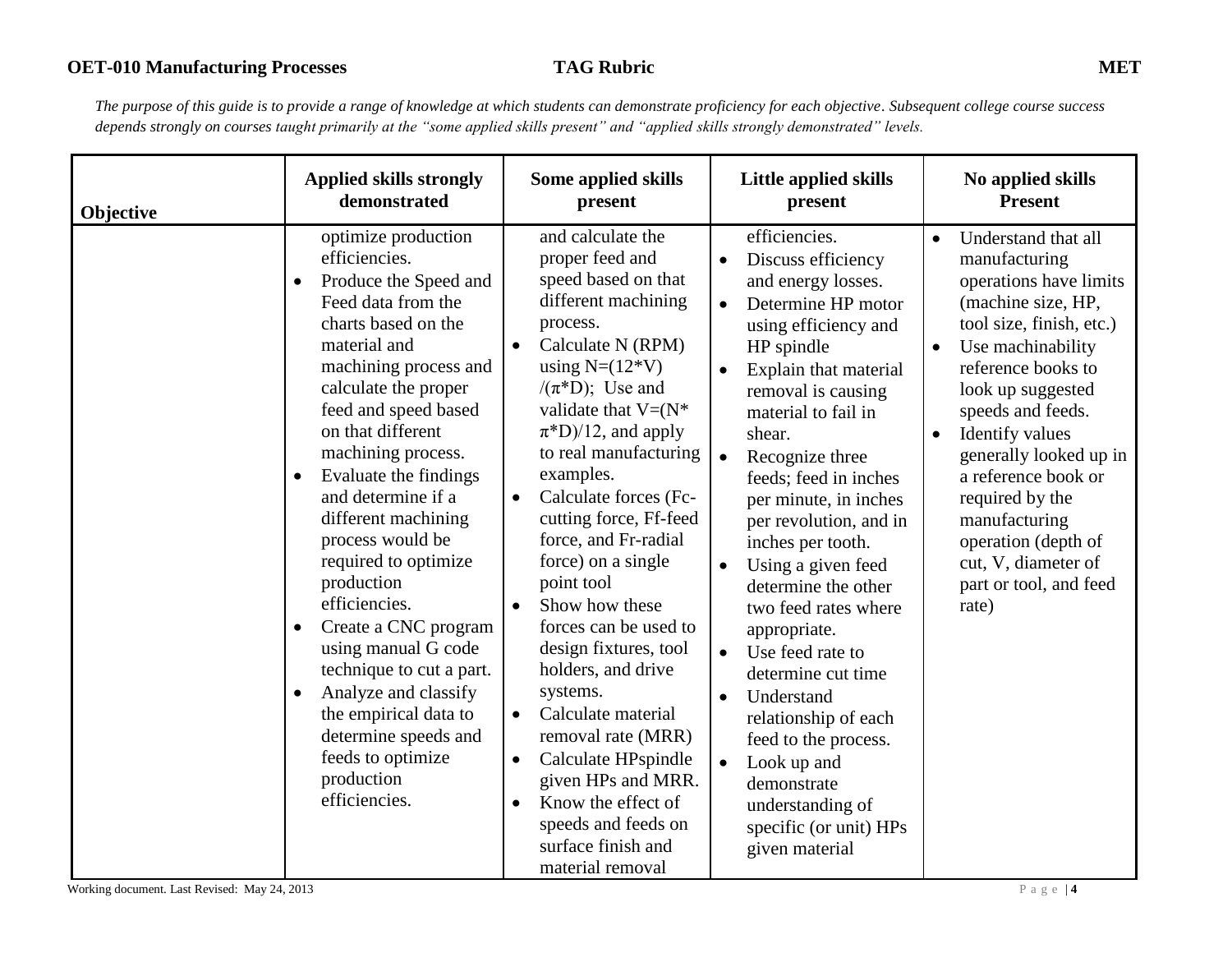| Objective                                                                                           | <b>Applied skills strongly</b><br>demonstrated                                                                                                                                                                                                                                                                                                  | Some applied skills<br>present                                                                                                                                                                                                                                                                                                                  | <b>Little applied skills</b><br>present                                                                                                                                                                                                                                     | No applied skills<br><b>Present</b>                                                                                                                                                                                                                                                                                                                                     |
|-----------------------------------------------------------------------------------------------------|-------------------------------------------------------------------------------------------------------------------------------------------------------------------------------------------------------------------------------------------------------------------------------------------------------------------------------------------------|-------------------------------------------------------------------------------------------------------------------------------------------------------------------------------------------------------------------------------------------------------------------------------------------------------------------------------------------------|-----------------------------------------------------------------------------------------------------------------------------------------------------------------------------------------------------------------------------------------------------------------------------|-------------------------------------------------------------------------------------------------------------------------------------------------------------------------------------------------------------------------------------------------------------------------------------------------------------------------------------------------------------------------|
|                                                                                                     |                                                                                                                                                                                                                                                                                                                                                 | ranges.                                                                                                                                                                                                                                                                                                                                         |                                                                                                                                                                                                                                                                             |                                                                                                                                                                                                                                                                                                                                                                         |
| 5.<br>Demonstrate<br>appropriate safety<br>procedures and<br>methods in a<br>manufacturing setting. | Construct and propose<br>$\bullet$<br>safety procedures and<br>methods in a<br>manufacturing setting<br>to insure the safety of<br>the employees.<br>Develop appropriate<br>$\bullet$<br>safety procedures and<br>methods in a<br>manufacturing setting.<br><b>Apply OSHA</b><br>regulation to a casting<br>machining and<br>welding operation. | Analyze and classify<br>$\bullet$<br>appropriate safety<br>procedures and<br>methods in a<br>manufacturing<br>setting.<br>Determine what is<br>safe and unsafe in the<br>many different<br>manufacturing<br>settings.<br>Use various media to<br>view examples of<br>safety devices,<br>processes, and<br>examples of poor<br>safety practices. | Explain and discuss<br>$\bullet$<br>the appropriate safety<br>procedures and<br>methods in a<br>manufacturing setting.<br>Discuss OSHA and<br>$\bullet$<br>other safety<br>enforcement agencies<br>Discuss importance of<br>$\bullet$<br>safety to industry<br>productivity | Describe the<br>$\bullet$<br>appropriate safety<br>procedures and<br>methods in a<br>manufacturing setting.<br>Demonstrate<br>$\bullet$<br>understanding of and<br>need for Personal<br>Protection Equipment.<br>Demonstrate<br>$\bullet$<br>understanding of and<br>need for Lock Out<br>Tag Out<br>Demonstrate<br>understanding of and<br>need for fall<br>protection |
| Demonstrate<br>6.<br>proficiency in the use<br>of measurement<br>instruments.                       | Select the proper<br>$\bullet$<br>measurement<br>instruments based on<br>the instruments<br>accuracy and<br>precision.<br>Perform the proper<br>steps to determine the<br>correct measurement                                                                                                                                                   | Compare the<br>$\bullet$<br>differences of use of<br>the measurement<br>instruments.<br>Produce the correct<br>$\bullet$<br>measurement on<br>various features.<br>Calculate<br>$\bullet$<br>allowance/interferenc                                                                                                                              | Explain the use of<br>$\bullet$<br>measurement<br>instruments.<br>Demonstrate the<br>$\bullet$<br>proper use of each<br>type of measurement<br>instruments.<br>Discuss class of fit in<br>$\bullet$<br>design of mating                                                     | Describe the use of<br>$\bullet$<br>different<br>measurement<br>instruments.<br>Identify and describe<br>the need for<br>tolerances.<br>Demonstrate<br>understanding of                                                                                                                                                                                                 |